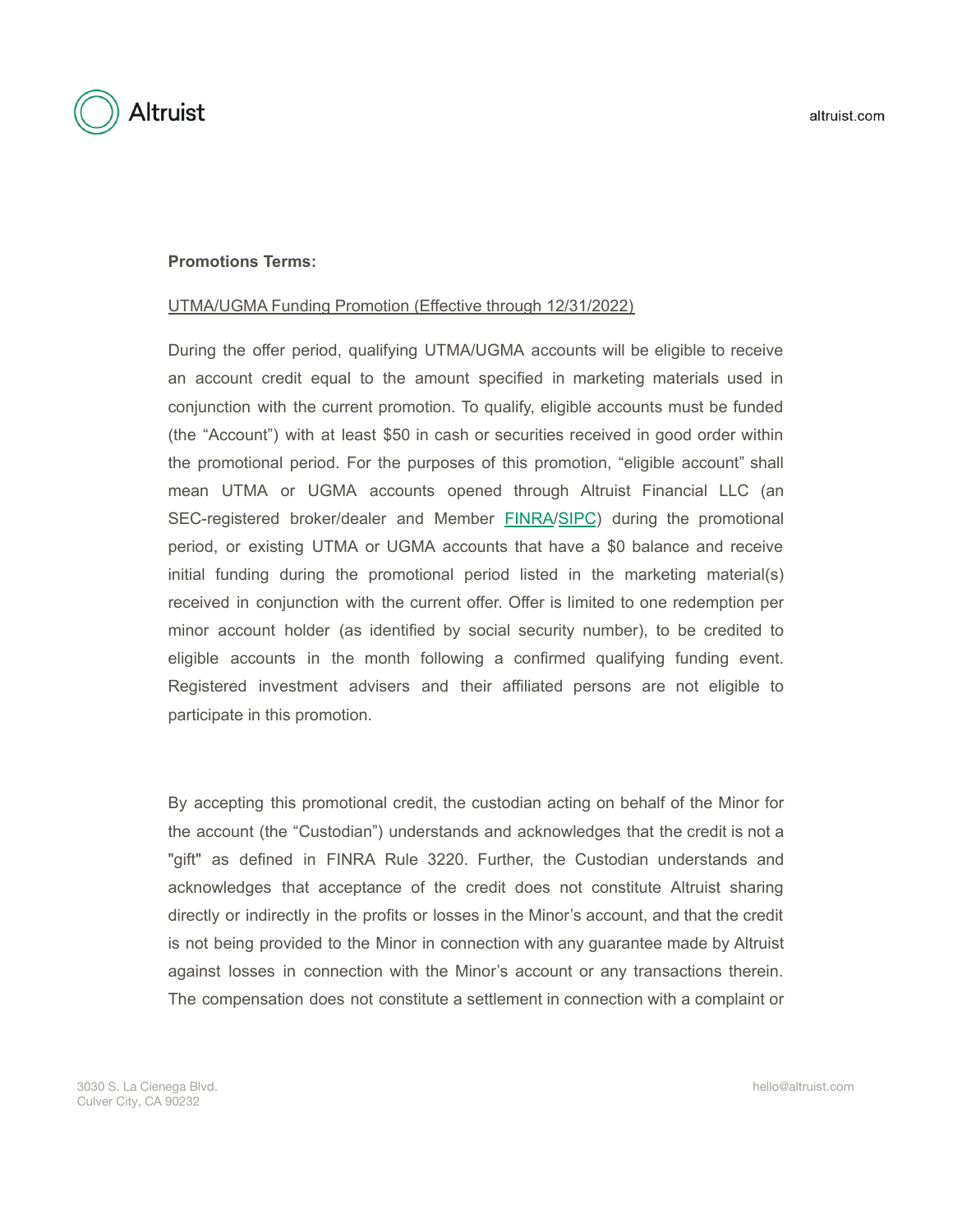**Altruist** 

claim by any party to the account against Altruist. The credit does not create any new, or modify any existing, obligations by and between any party to the account and Altruist. Lastly, the Custodian understands that the credit is unrelated to, and does not constitute, a refund of any commission or mark-up or previously charged fee associated with the Minor's account.

## Onyx Advisor Network Promotional Pricing (Effective 02/01/2022)

After Altruist's standard one month free trial period, advisors who are current members of the Onyx Advisor Network are eligible to receive an Altruist software subscription rate of their first 500 client accounts free and \$1 for each additional account per month. Subscription discounts will be processed via Stripe for eligible advisors. Promotion will be applied in the form of a coupon, crediting each qualifying advisor for an additional 400 free accounts (500 in total) each month.

Advisors must remain part of the Onyx Advisor Network to continue receiving this promotion. If an advisor leaves the Onyx Advisor Network, Altruist's standard subscription rate of their first 100 client accounts free and \$1 for each additional account per month will apply as of the next month's billing cycle. Subscription pricing and promotion terms are subject to change at Altruist's sole discretion. Keep in mind, promotional pricing applies to Altruist's Performance Accounting software only, other brokerage fees may apply on client assets. For further details, refer to the Subscription Pricing and Fee Schedule links on our **[Legal page](http://altruist.com/legal)**.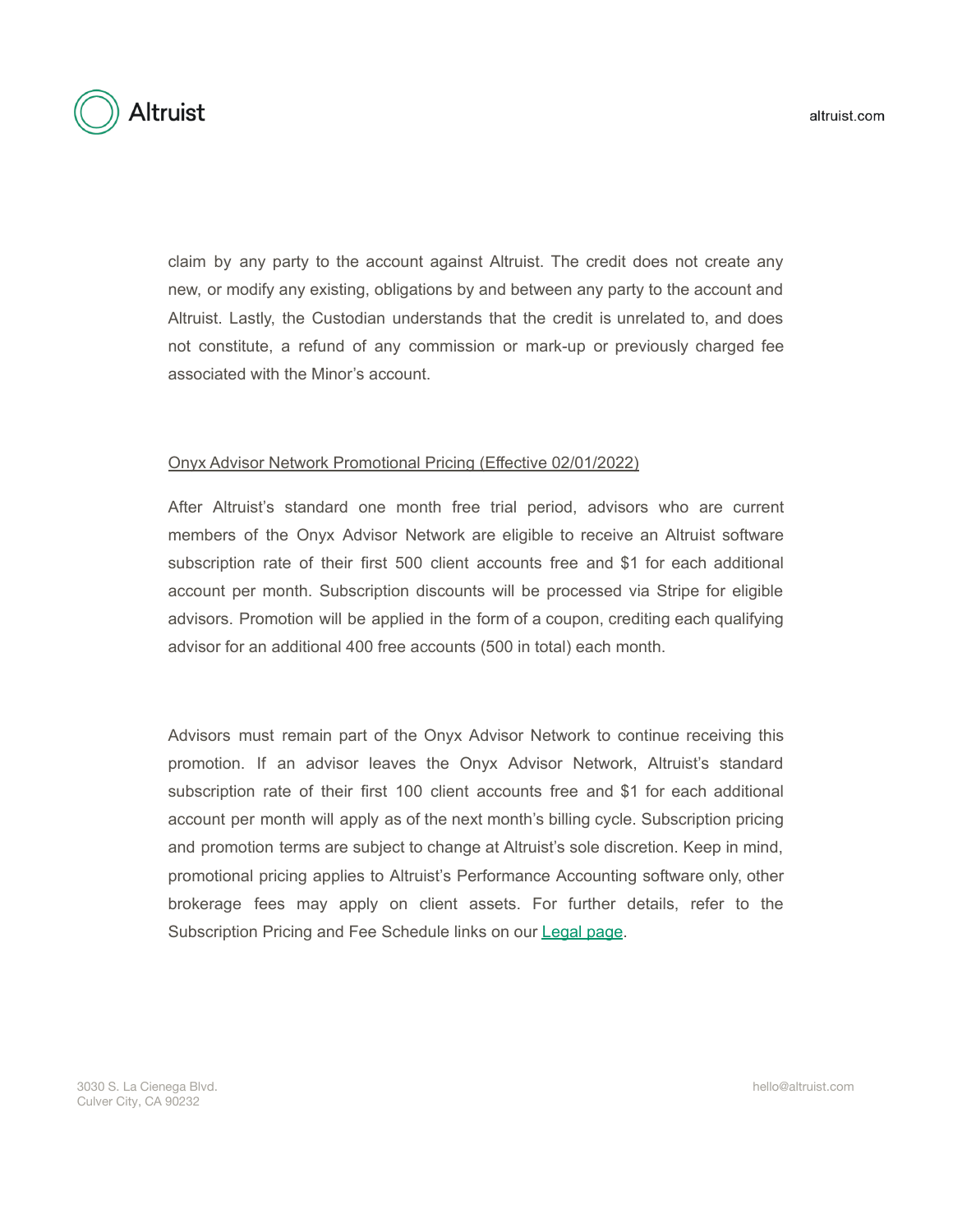

**Altruist** 

New Account Funding Promotion (Effective through 10/31/2021)

Gift cards are provided through a third-party vendor ["Rewards](https://www.rewardsgenius.com/) Genius by Tango [Card"](https://www.rewardsgenius.com/) offered by "Tango Card Inc." for the amount specified in the marketing materials used in conjunction with the current promotion. To qualify, you must fund an eligible account (the "Account") with cash or securities received in good order within the promotional period. For the purposes of this promotion, "eligible account" shall mean accounts opened through Altruist Financial LLC (an SEC-registered broker/dealer and Member [FINRA/](https://www.finra.org/)[SIPC](https://www.sipc.org/)) during the promotional period, or existing accounts that have a \$0 balance and receive initial funding during the promotional period listed in the marketing material(s) received in conjunction with the current offer. You must fund the Account with cash or securities held at a financial institution other than Altruist Financial LLC. Assets transferred from an existing Altruist Financial LLC account do not qualify. Gift cards will be limited to \$500 per individual per calendar year.

Use and redemption of issued gift cards are the sole responsibility of the recipient, subject to the terms and conditions set forth by Tango Card Inc. Altruist cannot and will not be held liable for any lost, stolen or otherwise unredeemed gift cards. Registered investment advisers and their affiliated persons are not eligible to participate in this promotion.

3030 S. La Cienega Blvd. Culver City, CA 90232

hello@altruist.com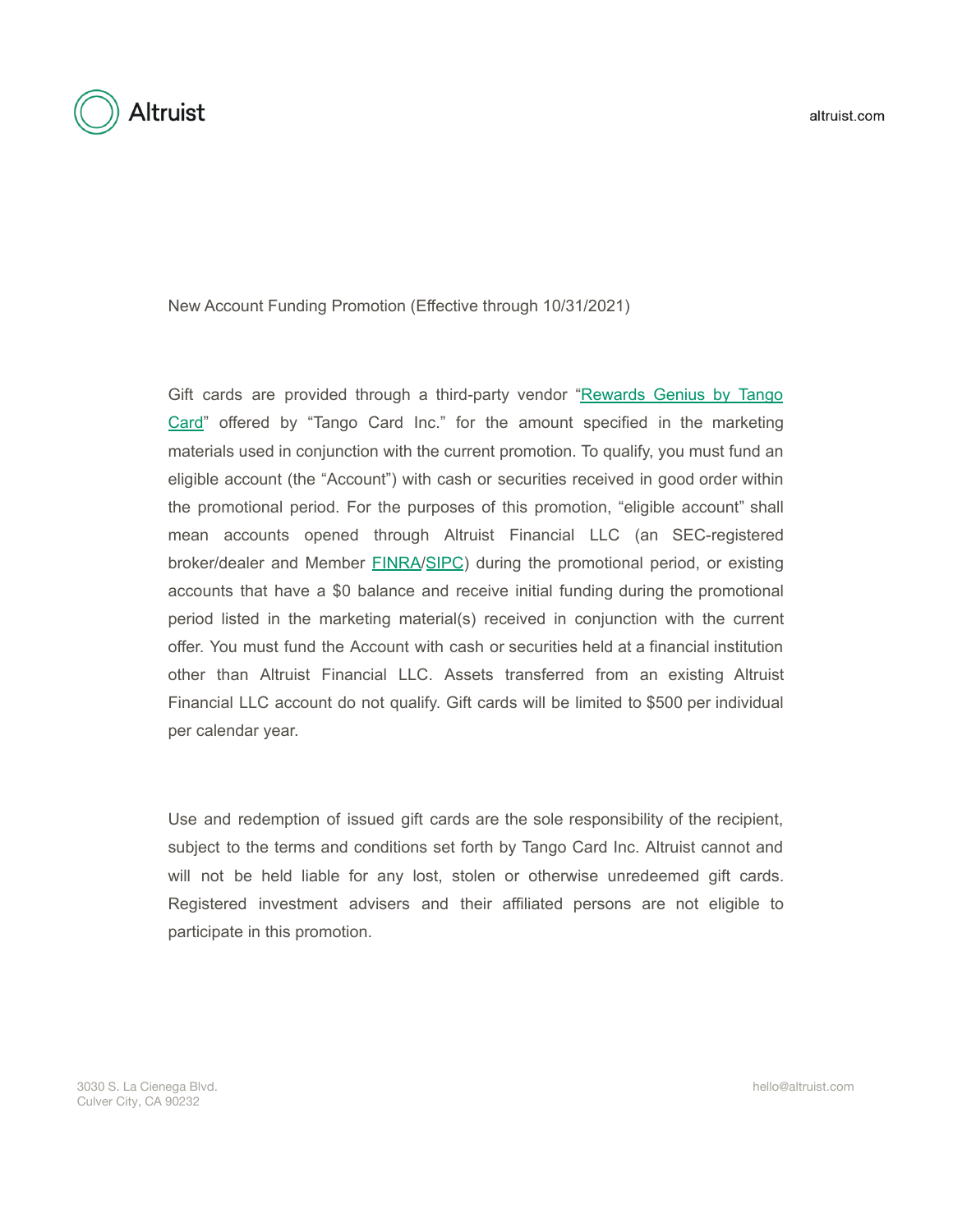

—--------------

Altruist Financial LLC and its affiliates (collectively, "Altruist") reserves the right to modify the terms of these and any other promotions at any time with or without notice, in its sole discretion, subject to applicable laws and regulations. Your participation in these promotions constitutes your acknowledgement and acceptance of the Altruist Financial LLC Customer Agreement, Privacy Notice and Privacy Policy, which can be located on our [Legal](http://altruist.com/legal) page at [altruist.com/legal.](https://altruist.com/legal/) Further, you also acknowledge that Altruist cannot be held liable for any technical or other issues that may arise from your use of any third-party websites or other technologies in conjunction with any promotional offer.

Registered Investment Advisers and/or their affiliates ("RIAs") may not use any aspect of any Altruist promotion in conjunction with any of their Firm's advertising, marketing or other promotional endeavors without prior written consent from Altruist. RIAs may not imply affiliation, endorsement or sponsorship by Altruist as a result of their participation in any Altruist promotion. Registered investment advisers and their affiliated persons are not eligible to participate in gift card or account funding promotions.

3030 S. La Cienega Blvd. Culver City, CA 90232

hello@altruist.com